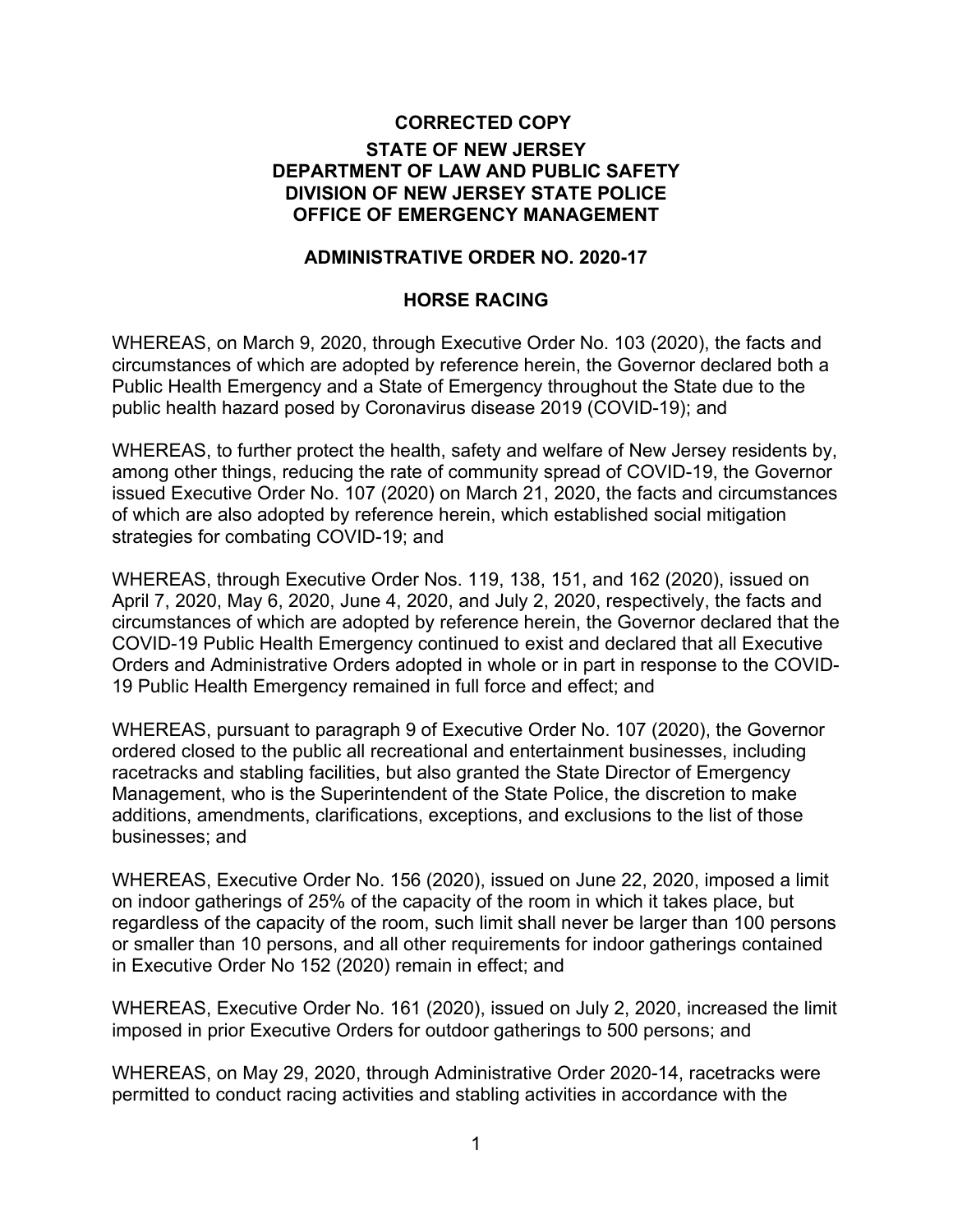provisions of that Order, which among other things continued the requirement that racetracks and stabling facilities be closed to the public; and

WHEREAS, on June 3, 2020, through Executive Order No. 150 (2020), the Governor authorized the resumption of outdoor dining subject the provisions imposed by that Order and guidelines issued by the New Jersey Department of Health (DOH); and

WHEREAS, on June 29, 2020, through Executive Order No. 158 (2020), the Governor announced the continued prohibition against indoor dining, and further ordered that recreational and entertainment businesses authorized to open their indoor premises to the public may only do so where it prohibits the consumption of food or beverages and smoking in those indoor premises; and

WHEREAS, on June 26, 2020, through Executive Order No. 157 (2020), the Governor authorized the reopening of recreational entertainment businesses, both indoor and outdoor, including allowing racetracks to open to the public, as of 6:00 a.m. on July 2, 2020, subject to the requirements contained in that Order and any and all additional requirements imposed by the New Jersey Racing Commission (NJRC) and the New Jersey Office of Emergency Management; and

WHEREAS, although the NJRC regulates the operation of racetracks, including thoseat Monmouth Park and the Meadowlands Racetrack, NJRC does not oversee the wagering operations at the sports wagering lounges at those locations, and which are instead regulated by the New Jersey Division of Gaming Enforcement (DGE);

NOW, THEREFORE, I, Patrick J. Callahan, State Director of Emergency Management, hereby ORDER as follows:

- 1. As of 6:00 a.m. on July 3, 2020, racetrack permit holders are permitted to open their premises to the public, which includes racetracks and stabling facilities, in accordance with the provisions of Paragraph 2 of Administrative Order No. 2020- 14 and the provisions imposed in this Order.
- 2. Paragraph 2 of Administrative Order No. 2020-14 is amended to include as part of the policies required to be adopted by the racetrack permit holders the provisions of Executive Order Nos. 157 and 158 (2020) related to recreational and entertainment businesses, the applicability of gathering limits, outdoor dining, and the prohibition against indoor dining and smoking. Racetrack permit holders shall update their existing polices to include these provisions by 11:00 p.m. on July 2, 2020.
- 3. Racetrack permit holders shall abide by the State gathering limits for indoor and outdoor gatherings then in effect, which were mostly recently laid out in Executive Order Nos. 156 and 161 (2020). Racetrack premises shall be subject to the gatherings limits as follows: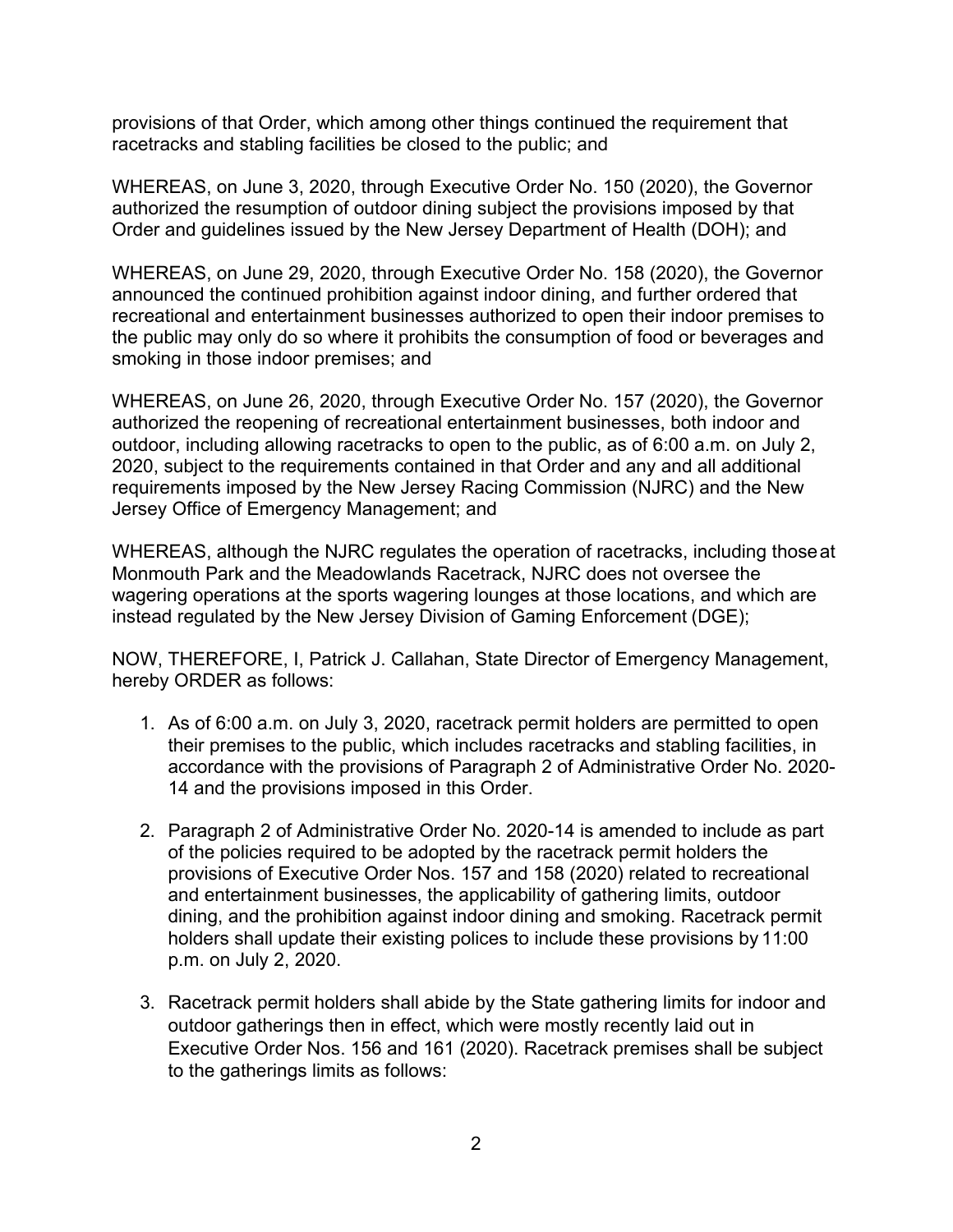- a. Restaurants that offered table service prior to this Public Health Emergency are permitted to offer outdoor dining in accordance with Executive Order No. 150 (2020) and the outdoor dining guidance issued by DOH. In addition to the requirements included in Executive Order No. 150 (2020), such restaurants shall limit their outdoor capacity to 100% of the restaurant's combined indoor and outdoor capacity prior to the expansion of outdoor capacity during this Public Health Emergency. Pursuant to Executive Order No. 158 (2020), indoor dining is prohibited.
- b. Sports wagering lounges must abide by the provisions of Paragraph 7 of Executive Order No. 157 (2020) and any applicable requirements imposed by DGE. Restaurants located within sports wagering lounges may offer outdoor dining in accordance with Paragraph 3(a), except that the restaurant's outdoor dining capacity shall be equal to the indoor capacity of the sports wagering lounge.
- c. Other than individuals dining at restaurants pursuant to Paragraphs 3(a) or 3(b) or those within a sports wagering lounge pursuant to Paragraph 3(b), all individuals granted admission to the racetrack facility shall count towards the State gathering limits for outdoor gatherings. Racetrack permit holders shall make best efforts to ensure that individuals admitted to the racetrack facility under Paragraph 3(c) do not congregate in the indoor areas of the premises and instead remain in the grandstand and other outdoor areas.
- 4. The reopening protocols required under Paragraph 2 of Administrative Order No. 2020-14 and supplemented by Paragraph 2 of this Order shall be made available by request to the NJRC Executive Director, or designee.
- 5. The NJRC Executive Director, or designee, shall have the authority to inspect for implementation by the racetrack permit holders the reopening protocols required under Administrative Order No. 2020-14 or this Order.
- 6. Racetrack permit holders are responsible for carrying out the requirements contained in this Order, which supplement the requirements in Administrative Order No. 2020-14. Any racetrack permit holder that does not adhere to the either of these requirements may be subject to regulatory action through the NJRC's authority to oversee horseracing operations and ensure the safety of its participants.
- 7. Any prior requirements imposed in Administrative Order No. 2020-14 that are inconsistent with the terms of this Order are hereby superseded.
- 8. This Order shall take effect immediately, and shall remain in effect for as long as Executive Order No. 157 (2020) remains in effect or until I issue a subsequent amending Administrative Order.